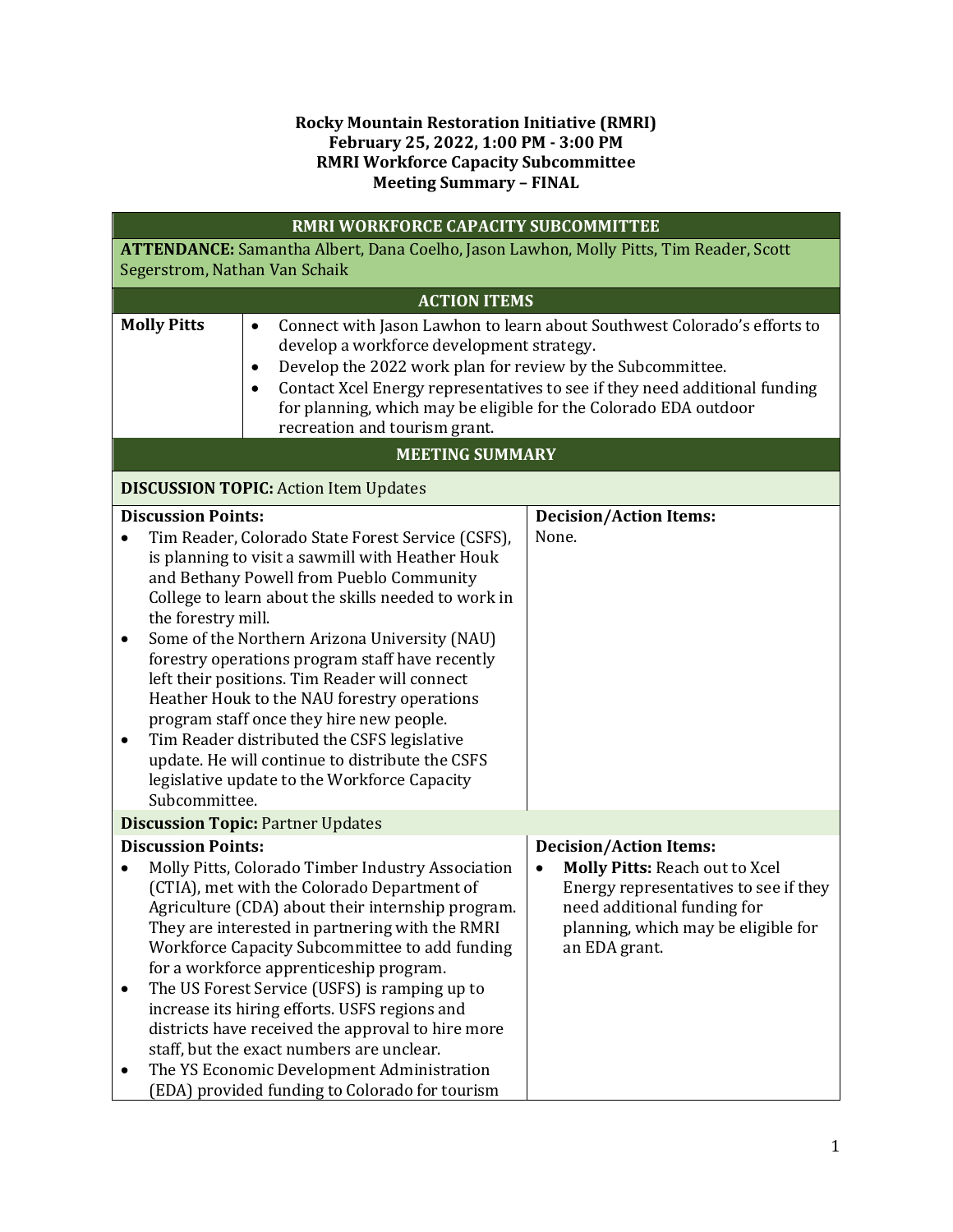| $\bullet$              | and outdoor recreation. The Colorado Outdoor<br>Recreation Industry Office (OREC) has put<br>together a grant program awaiting final approval.<br>Biomass projects may be eligible for technical and<br>strategic planning funding if the project involves<br>developing a biomass plan that complements an<br>outdoor recreation strategic plan. Grantees cannot<br>use the funding for capital purchases. Only non-<br>profits and government agencies are eligible to<br>receive funding.<br>Xcel Energy is discussing constructing a biomass<br>plant in Hayden, Colorado. They may need funding<br>for strategic planning.                                                                                                                                                                                                                                                                                                                                                        |                                                                                                                                            |  |  |  |  |  |  |  |  |
|------------------------|----------------------------------------------------------------------------------------------------------------------------------------------------------------------------------------------------------------------------------------------------------------------------------------------------------------------------------------------------------------------------------------------------------------------------------------------------------------------------------------------------------------------------------------------------------------------------------------------------------------------------------------------------------------------------------------------------------------------------------------------------------------------------------------------------------------------------------------------------------------------------------------------------------------------------------------------------------------------------------------|--------------------------------------------------------------------------------------------------------------------------------------------|--|--|--|--|--|--|--|--|
|                        | <b>DISCUSSION TOPIC:</b> Legislative Updates                                                                                                                                                                                                                                                                                                                                                                                                                                                                                                                                                                                                                                                                                                                                                                                                                                                                                                                                           |                                                                                                                                            |  |  |  |  |  |  |  |  |
|                        | <b>Discussion Points:</b><br>House Bill 1166-22 is under consideration. The<br>bill would create a sales tax exemption for<br>Colorado wood product manufacturers.<br>Businesses could claim up to \$10,000 in sales tax<br>credit. The bill is still under consideration. An<br>amendment may be added to the bill to allocate<br>funds for a forestry industry internship program<br>through the CDA. It would be good for<br>subcommittee members to show support for this<br>bill.                                                                                                                                                                                                                                                                                                                                                                                                                                                                                                 | <b>Decision/Action Items:</b><br>Tim Reader: Distribute Carolyn<br>Aspelin's legislative update to the<br>Workforce Capacity Subcommittee. |  |  |  |  |  |  |  |  |
|                        | <b>PRESENTATION TOPIC:</b> NAU Forestry Operations Program Update, presented by Nathan Van                                                                                                                                                                                                                                                                                                                                                                                                                                                                                                                                                                                                                                                                                                                                                                                                                                                                                             |                                                                                                                                            |  |  |  |  |  |  |  |  |
|                        | Schaik, USFS                                                                                                                                                                                                                                                                                                                                                                                                                                                                                                                                                                                                                                                                                                                                                                                                                                                                                                                                                                           |                                                                                                                                            |  |  |  |  |  |  |  |  |
| $\bullet$<br>$\bullet$ | <b>Presentation Points:</b><br>In 2021, the RMRI Workforce Capacity Subcommittee met with Dr. Han-Sup Han, who<br>presented on NAU's forestry operations program. As part of that presentation, he shared<br>preliminary results from a questionnaire sent to forestry businesses. The study occurred in<br>New Mexico, Arizona, and Colorado in 2020 and 2021.<br>The NAU Ecological Restoration Institute recently released the full study based on the<br>questionnaire results. There were three takeaways from the study:<br>Most surveyed business owners were over 50, and most employees were under 40.<br>$\circ$<br>The age of the business owners could signal a potential wave of retirements.<br>The biggest challenge for respondents was finding skilled employees.<br>$\circ$<br>Surveyed business owners anticipate hiring 465 new employees by 2024 and beyond.<br>$\circ$<br>Among those surveyed, 85% said they would have to train those employees<br>internally. |                                                                                                                                            |  |  |  |  |  |  |  |  |

• NAU is going to open up its training operations center this summer. The operations center will focus on forestry equipment operation, heavy equipment repair and maintenance, and truck driving. An EDA grant funds the program.

| <b>DISCUSSION TOPIC:</b> NAU Forestry Operations Program |                                                   |                               |  |  |  |
|----------------------------------------------------------|---------------------------------------------------|-------------------------------|--|--|--|
| <b>Discussion Points:</b>                                |                                                   | <b>Decision/Action Items:</b> |  |  |  |
|                                                          | The NAU Ecological Restoration Institute          | None.                         |  |  |  |
|                                                          | published a white paper with the survey results.  |                               |  |  |  |
|                                                          | Partners should use this white paper when talking |                               |  |  |  |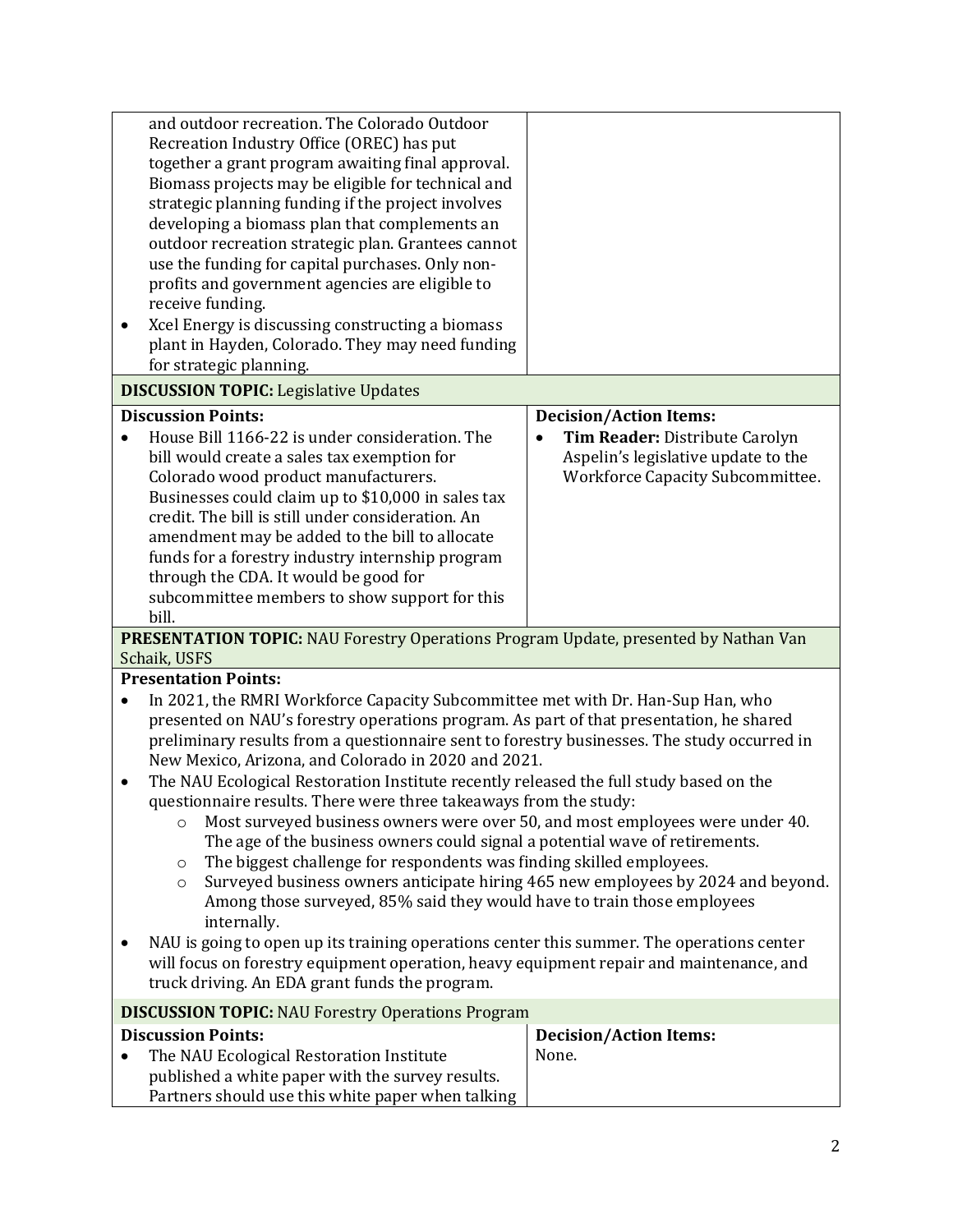|           |         | to decision-makers and elected officials. The white              |           |                                        |
|-----------|---------|------------------------------------------------------------------|-----------|----------------------------------------|
|           |         | paper lends credibility to some of the trends that               |           |                                        |
|           |         | forest business owners have known.                               |           |                                        |
|           |         |                                                                  |           |                                        |
| ٠         |         | The workforce development needs are likely                       |           |                                        |
|           |         | greater than the needs outlined in the white                     |           |                                        |
|           |         | paper. Many contractors and forest business                      |           |                                        |
|           |         | owners did not fill out the survey, likely due to                |           |                                        |
|           |         | survey exhaustion.                                               |           |                                        |
|           |         | The average age of forest business owners in                     |           |                                        |
|           |         | Colorado is likely higher than projected in the                  |           |                                        |
|           |         | white paper.                                                     |           |                                        |
| $\bullet$ |         | The gap between the number of workers and the                    |           |                                        |
|           |         | labor needed to increase the scale of treatments is              |           |                                        |
|           | wide.   |                                                                  |           |                                        |
|           |         | The opening of the NAU forestry operations                       |           |                                        |
|           |         | program will likely be delayed to the fall because               |           |                                        |
|           |         | several staff members have recently left NAU.                    |           |                                        |
|           |         | Discussion Topic: 2022 Workforce Capacity Subcommittee Work Plan |           |                                        |
|           |         |                                                                  |           |                                        |
|           |         | <b>Discussion Points:</b>                                        |           | <b>Decision/Action Items:</b>          |
| $\bullet$ |         | The Workforce Capacity Subcommittee identified                   | $\bullet$ | <b>Molly Pitts: Connect with Jason</b> |
|           |         | priorities to accomplish in 2022:                                |           | Lawhon to learn about Southwest        |
|           | $\circ$ | Invite a speaker from the CalFire                                |           | Colorado's efforts to develop a        |
|           |         | Workforce Program to learn about their                           |           | workforce development strategy.        |
|           |         | workforce development grant program                              | $\bullet$ | Molly Pitts: Develop the 2022 work     |
|           |         | and what lessons can be applied in                               |           | plan for review by the                 |
|           |         | Colorado.                                                        |           | Subcommittee.                          |
|           | $\circ$ | Track the infrastructure bill and other                          |           |                                        |
|           |         | state and federal legislation to identify                        |           |                                        |
|           |         | opportunities to address workforce                               |           |                                        |
|           |         | development in Colorado                                          |           |                                        |
|           | $\circ$ | Track the workforce development strategy                         |           |                                        |
|           |         | being developed in Southwest Colorado,                           |           |                                        |
|           |         | and identify opportunities to support it                         |           |                                        |
|           | $\circ$ | Obtain a forestry equipment simulator for                        |           |                                        |
|           |         | use in Southwest Colorado, particularly in                       |           |                                        |
|           |         | the training programs being developed by                         |           |                                        |
|           |         | the Natural Resources Conservation                               |           |                                        |
|           |         | Service, American Forest Foundation, and                         |           |                                        |
|           |         | <b>Southwest Conservation Corps</b>                              |           |                                        |
|           | $\circ$ | Continue to work with Pueblo Community                           |           |                                        |
|           |         | College to scope out a forestry operations                       |           |                                        |
|           |         | program                                                          |           |                                        |
|           | $\circ$ | Generate and manage a centralized                                |           |                                        |
|           |         | clearinghouse of internship opportunities                        |           |                                        |
|           |         | on the RMRI website (have a standing                             |           |                                        |
|           |         |                                                                  |           |                                        |
|           |         | agenda item about internship                                     |           |                                        |
|           |         | opportunities to add to the RMRI website)                        |           |                                        |
|           | $\circ$ | Consider ways to engage and raise                                |           |                                        |
|           |         | awareness among Colorado Youth Corps                             |           |                                        |